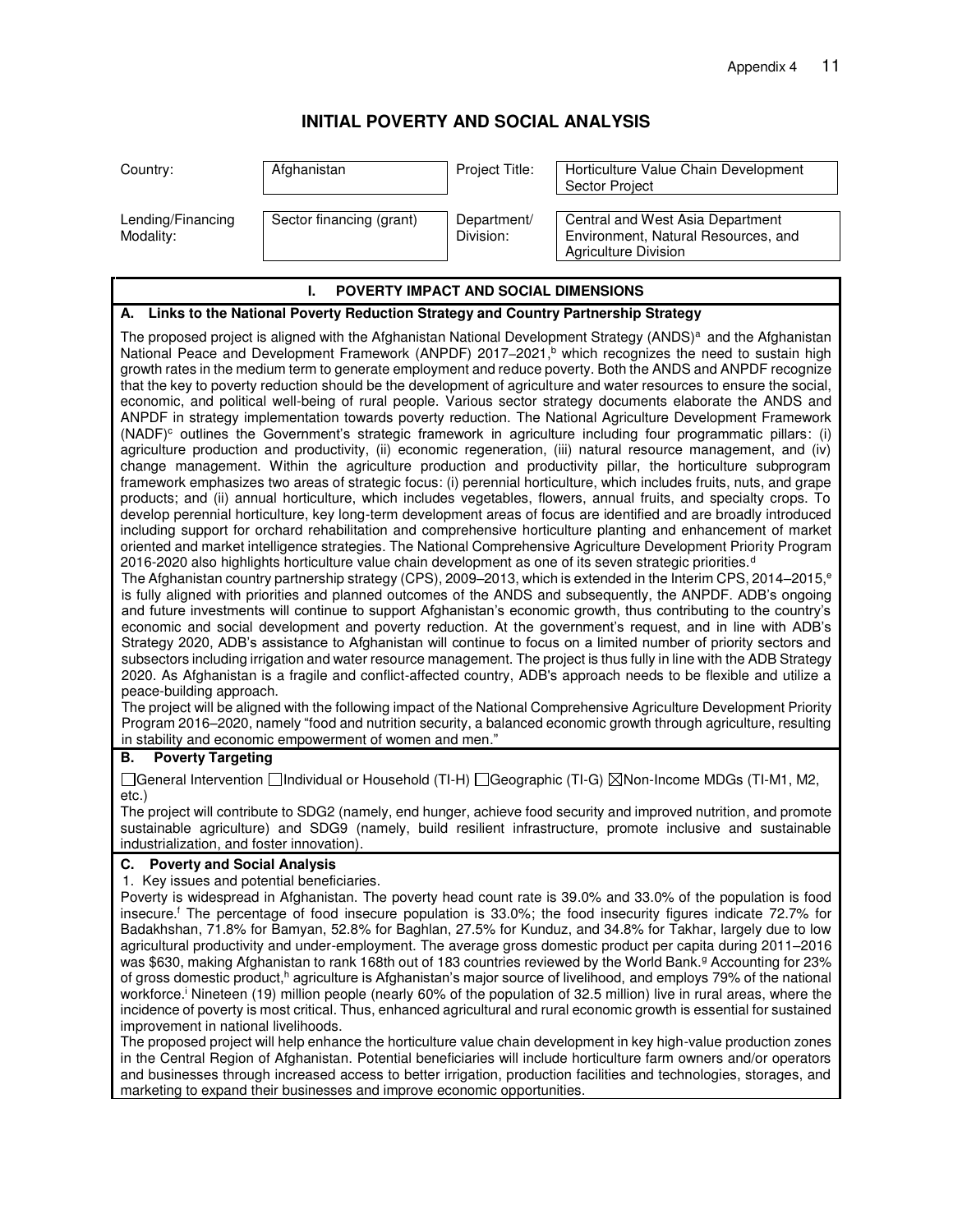2. Impact channels and expected systemic changes. Yields, cropping intensity, and irrigated areas will increase, because of more secure supply of water, better production, and post-harvest facilities. It is likely that there will also be a change to crops that are economically more profitable. Agricultural productivity and incomes will rise, with a reduction of those living below the poverty line. Thanks to the multiplier effect, this extra income will also increase the income of the non-agricultural sector. The proposed value chain development will help increase production of high-value horticulture crops, reduce postharvest losses, and hence increase volume of horticulture products to be marketed both domestically and abroad, particularly during the off-season period. Thus, other things being equal, profitability of farmers and agribusiness enterprises will be improved. 3. Focus of (and resources allocated in) the PPTA or due diligence. International and national consultants will be engaged to prepare the project design. The proposed project has potential impact on poverty reduction and the TA consultant team will explore ways to maximize this impact. **II. GENDER AND DEVELOPMENT** 1. What are the key gender issues in the sector/subsector that are likely to be relevant to this project or program? Afghan women's role in the agricultural sector is a paradox. Despite being major players of the sector, accounting for nearly 43% of the sector's labor force, Afghan women remain in the periphery with limited access to productive resources. The National Risks and Vulnerability Assessment (NRVA) of 2011–2012 stated concerns at the

increasing food insecurity since the last NRVA of 2007–2008 (from 28.2% to 30.1%), and 40% of female headed households are food insecure as against 27% male headed households. In this context, the empowerment of women is fundamental to reduce poverty, hunger, and improve food security. Because of the existing conservative society in Afghanistan, and with worsening insurgent activities in some proposed project area, there are significant challenges to increasing women's involvement in project activities. Women have several concerns such as lack of food, income, work opportunities, health facilities, potable water, and the freedom to work on income generation projects due mainly to cultural reasons. However, apart from household duties, women have roles in livestock raising and production of vegetables and fruits on family plots. In this regard, the TA consultants will explore the opportunities to enhance women's skills and participation in horticulture production activities. 2. Does the proposed project or program have the potential to contribute to the promotion of gender equity and/or empowerment of women by providing women's access to and use of opportunities, services, resources, assets, and participation in decision making?  $\boxtimes$  Yes  $\Box$  No During PPTA, opportunities to enhance rural women's employment through horticulture value chain development will be explored. 3. Could the proposed project have an adverse impact on women and/or girls or widen gender inequality?<br>  $\Box$  Yes  $\Box$  No  $\boxtimes$  No 4. Indicate the intended gender mainstreaming category: GEN (gender equity)  $\Box$  EGM (effective gender mainstreaming)  $\boxtimes$  SGE (some gender elements)  $\Box$  NGE (no gender elements)  $\Box$  NGE (no gender elements) **III. PARTICIPATION AND EMPOWERMENT** 1. Who are the main stakeholders of the project, including beneficiaries and negatively affected people? Identify how they will participate in the project design. The main stakeholders of the project include horticulture farm owners and/or operators and businesses. Horticulture farm owners and/or operators and businesses will increase their access to better irrigation, production facilities and technologies, storages, and marketing to expand their businesses and improve economic opportunities. 2. How can the project contribute (in a systemic way) to engaging and empowering stakeholders and beneficiaries, particularly, the poor, vulnerable and excluded groups? What issues in the project design require participation of the poor and excluded? Consultations will be conducted with the poor, vulnerable, and excluded groups to assess their training needs. The TA consultants will explore if relevant training programs can be designed for these groups and be delivered during

3. What are the key, active, and relevant civil society organizations in the project area? What is the level of civil society organization participation in the project design? These will be examined by the TA consultants.

| $M\boxtimes$ Information generation and sharing | $M\boxtimes$ Consultation |
|-------------------------------------------------|---------------------------|
| M Collaboration                                 | $M\Box$ Partnership       |

project implementation.

| 4. Are there issues during project design for which participation of the poor and excluded is important? What are |  |
|-------------------------------------------------------------------------------------------------------------------|--|
| they and how shall they be addressed? $\Box$ Yes $\boxtimes$ No                                                   |  |

The TA consultants will examine various issues as appropriate.